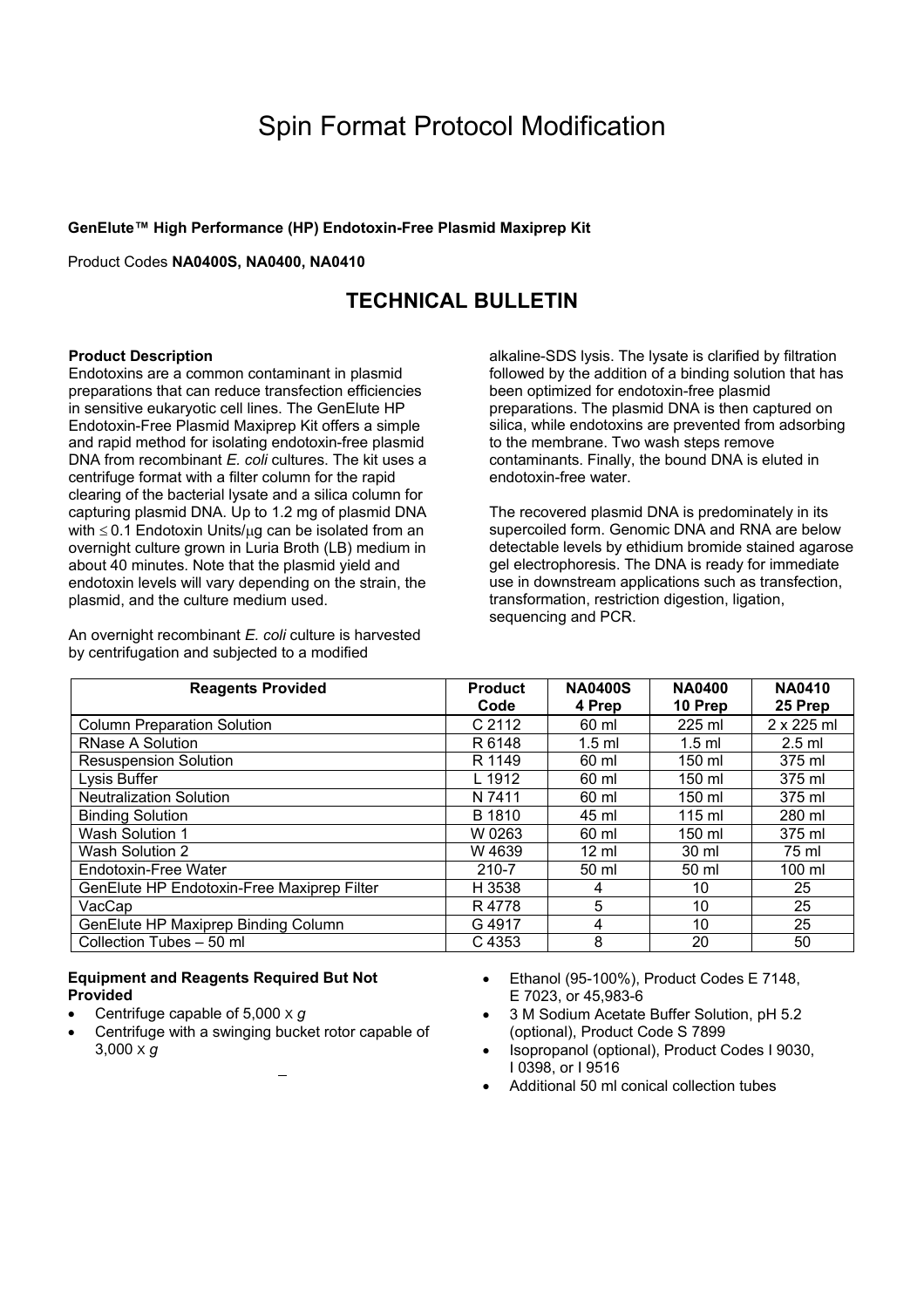#### **Precautions and Disclaimer**

The GenElute HP Endotoxin-Free Plasmid Maxiprep Kit is for R&D use only, not for drug, household or other uses. Please consult the Material Safety Data Sheet for information regarding hazards and safe handling practices.

#### **Storage/Stability**

Store the kit at room temperature. After the RNase A Solution is added to the Resuspension Solution, store at 2-8 °C. The Neutralization Solution can also be stored at 2-8 °C, since it is recommended to use this solution chilled in the protocol.

#### **Preparation Instructions**

1. Grow Bacterial Cultures

For maximum plasmid recovery, begin with a single colony from a freshly streaked plate. Grow in LB medium containing the appropriate selective antibiotic at 37 °C. Shake vigorously at 250- 300 RPM for overnight. A healthy culture grown in LB will generally reach an absorbance at 600 nm of between 2 and 4. Cultures grown in rich media such as TB are not recommended for use with this kit.

- 2. Mix Reagents Thoroughly Examine the reagents for precipitation. If any reagent forms a precipitate upon storage, warm at 55-65 °C until the precipitate dissolves. Allow the reagent to cool to room temperature before use.
- 3. Prepare Resuspension Solution/RNase A Spin the tube of RNase A Solution (R 6148) briefly to collect the solution in the bottom of the tube. According to the table below, add the amount of RNase A Solution listed in the Table below to the bottle of Resuspension Solution (R 1149). Store at 2-8 °C.

| <b>Kit Size</b> | Volume of RNase A  <br><b>Solution to Add</b> |
|-----------------|-----------------------------------------------|
| 4 prep          | 300 ul                                        |
| 10 prep         | 750 µl                                        |
| 25 prep         | $1.9$ ml                                      |

4. Prepare Wash Solution 2

According to the table below, add the appropriate amount of 95-100% ethanol to the bottle of Wash Solution 2 (W 4639) prior to initial use. After each use, tightly cap the diluted Wash Solution 2 to prevent the evaporation of the ethanol.

| <b>Kit Size</b> | <b>Volume of Ethanol</b><br>to Add |
|-----------------|------------------------------------|
| 4 prep          | 48 ml                              |
| 10 prep         | 120 ml                             |
| 25 prep         | 300 ml                             |

5. Chill Neutralization Solution

The Neutralization Solution (N 7411) can be stored at 2-8 °C since it should be chilled prior to use.

#### **Procedure**

*All steps are carried out at room temperature.*

1. Harvest Cells Pellet **150 ml** of an overnight culture by centrifugation at 5,000 X *g* for 10 minutes and discard the supernatant.

Note: The optimal volume of culture to use depends upon the strain, the plasmid, and the density of the culture. For best results, measure the absorbance of the overnight culture at 600 nm  $(A<sub>600</sub>)$  and calculate the cell mass, where cell mass equals  $A_{600}$  x culture volume (ml). A total cell mass of 200-600 is recommended but a cell mass of 450 is typically optimal. The optimal volume of culture to use can be calculated using the formula below:

$$
Volume_{optimal} = \frac{450}{A_{600}}
$$

2. Resuspend Cells *Verify that RNase A Solution was added to the Resuspension Solution.* 

Add **12 ml** of Resuspension/RNase A Solution to the bacterial pellet and completely resuspend by pipetting up and down, or vortexing. Incomplete resuspension can result in poor recovery of plasmid DNA.

3. Lyse Cells

Lyse the resuspended cells by adding **12 ml** of Lysis Solution. Immediately mix the contents by gently inverting 6 to 8 times. **Do not shake or vortex.** Harsh mixing will shear genomic DNA and may contaminate the final recovered plasmid DNA. Let the mixture sit for 3 to 5 minutes until it becomes clear and viscous. **Do not allow lysis to proceed longer than 5 minutes**. Prolonged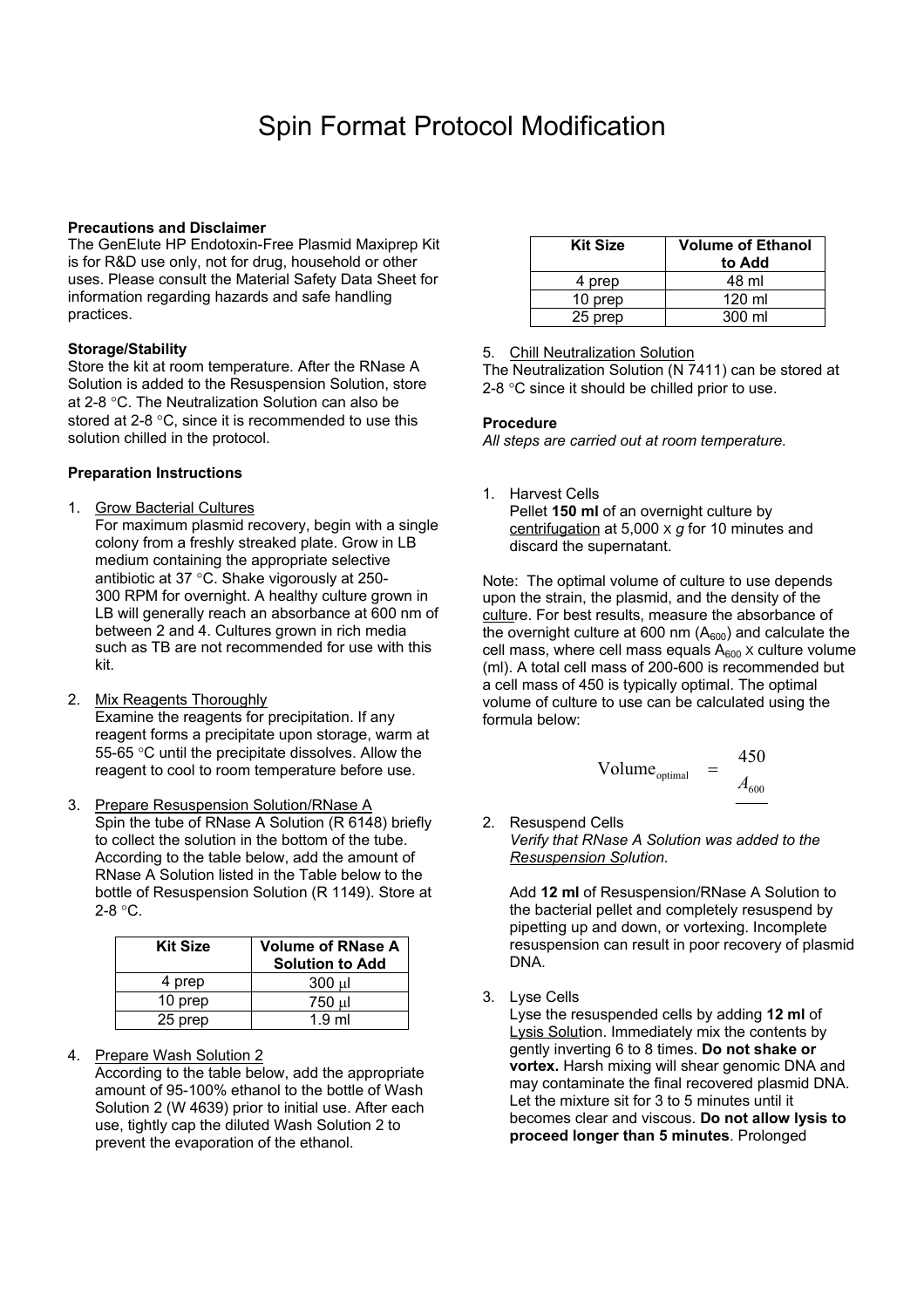alkaline lysis may permanently denature the supercoiled plasmid DNA and may render it unsuitable for use in downstream applications.

#### 4. Neutralize Lysate

*Confirm that Neutralization Solution is chilled to 2-8* °*C.* 

Neutralize the lysed cells from Step 3 by adding **12 ml** of chilled Neutralization Solution to the mixture and gently invert 6 to 8 times. Allow the lysate to incubate for 5 minutes. A white aggregate (cell debris, proteins, lipids, SDS, and chromosomal DNA) will form.

#### 5. Spin Lysate

Invert the tube 4-6 times. Pellet the cell debris by centrifuging at 315,000 X g for 10-15 minutes. Cell debris, proteins, lipids, SDS, and chromosomal DNA should fall out of solution as a cloudy, viscous precipitate. Decant the supernatant into a clean 50ml Collection Tube.

- 6. Add Binding Solution Add **9 ml** of Binding Solution to the cleared lysate and gently invert 6-8 times to mix.
- 7. DNA Binding Column Preparation Insert a GenElute Maxiprep Binding Column into a 50 ml collection tube. Add 12 ml of Column Preparation Solution to each column and centrifuge in a swinging bucket rotor at 3,000-5,000 X g for 1- 2 minutes. Discard the eluate.
- 9. Bind Plasmid DNA

Transfer the cleared lysate from step 6 to the prepared DNA Binding Column seated in a 50 ml collection tube and spin in a swinging bucket rotor at 3,000 X *g* for 2 minutes. Discard the eluate. Add the rest of the cleared lysate to the column and repeat the spin. Discard the eluate.

**Important:** The Binding Column will not accommodate the entire volume of lysate, so be careful not to overfill the column but **do not allow the lysate to pass below the surface of the binding material until all the lysate has been added to the column.** If the column does empty before all the lysate is loaded, the remaining lysate will pass through the column very slowly. This may take several minutes but should not have an effect on plasmid recovery or endotoxin levels.

#### 10. Apply Wash Solution 1

Add **12 ml** of Wash Solution 1 to the binding column and spin in a swinging bucket rotor at 3,000 X *g* for 2 minutes. Discard the eluate.

#### 11. Apply Wash Solution 2

*Prior to first time use, be sure to prepare Wash Solution 2 by adding the appropriate volume of ethanol.* Add **12 ml** of Wash Solution 2 to the binding column and spin in a swinging bucket rotor at 3,000 X *g* for 5 minutes.

#### 13. Elute Plasmid DNA

Transfer the Binding Column to a clean 50 ml Collection Tube. Add **3 ml** of Endotoxin-Free Water to the column. Refer to Elution Options table below to determine which centrifugation speed is appropriate.

**For maximum recovery of plasmid:** Centrifuge the column/collection tube unit in a swinging bucket rotor at 3,000 X *g* for 5 minutes.

 **For maximum concentration of plasmid:** Centrifuge the column/collection tube unit in a swinging bucket rotor at  $1,000 \times g$  for 5 minutes.

#### **Elution Options**

| ---------------                |                                                     |                          |                                         |  |  |
|--------------------------------|-----------------------------------------------------|--------------------------|-----------------------------------------|--|--|
| Centrifugation<br><b>Speed</b> | <b>Typical</b><br><b>Volume</b><br><b>Recovered</b> | <b>Relative</b><br>Yield | <b>Relative</b><br><b>Concentration</b> |  |  |
| 3,000 $\times$ g               | $2.5$ ml                                            | 100%                     | 100%                                    |  |  |
| 1,000 $\times$ g               | $1.2$ ml                                            | 80%                      | 175%                                    |  |  |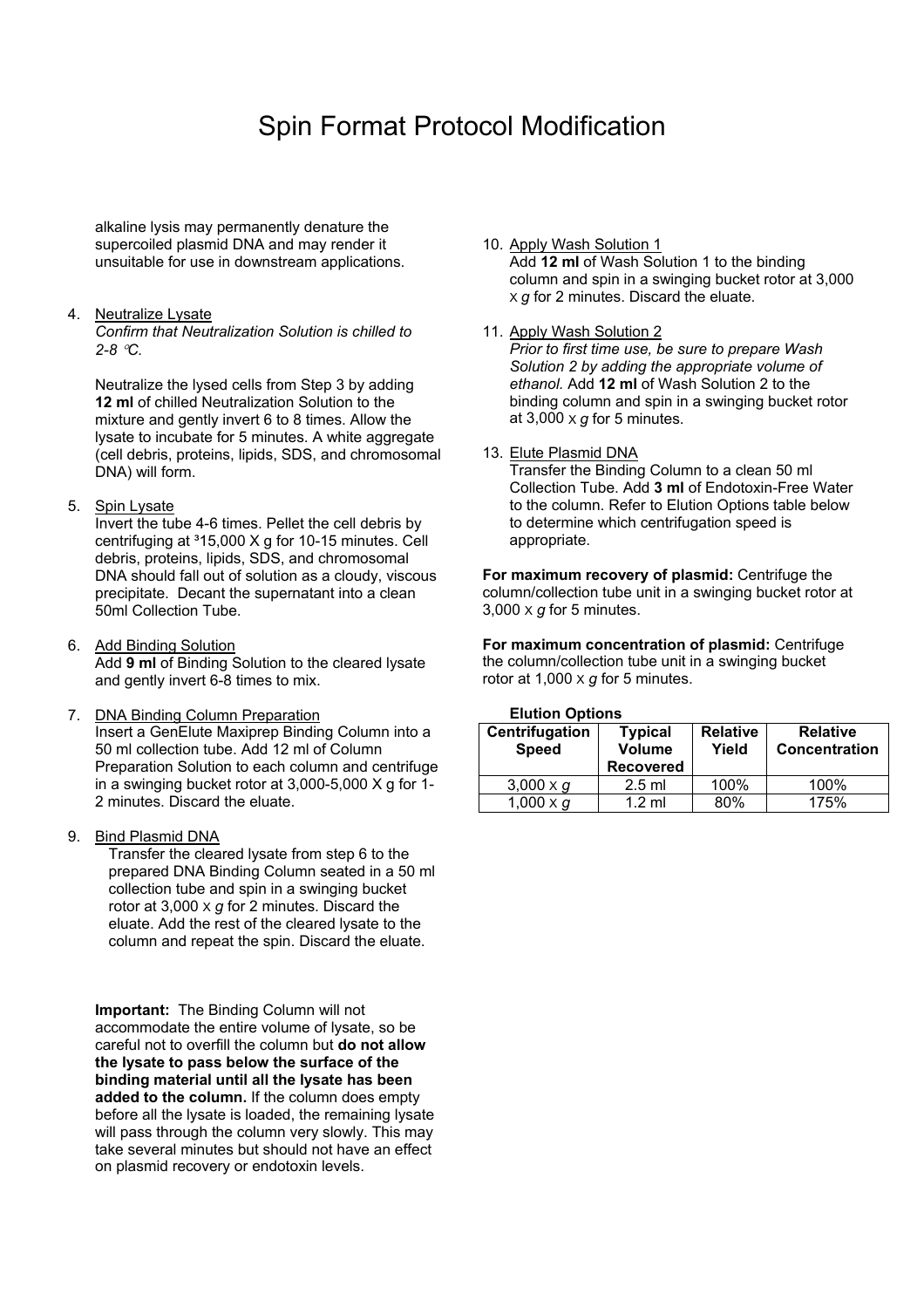The plasmid DNA is present in the eluate and is ready for immediate use, concentration by precipitation, shortterm storage at 2-8 °C or long-term storage at –20 °C.

#### **DNA Concentration**

*Alcohol precipitation is only necessary if a more concentrated plasmid preparation is desired.* 

Transfer the eluate to a pyrogen-free (endotoxin-free) centrifuge tube. Please note that the provided Collection Tubes should not be centrifuged above 5000 X *g*.

Add **0.1 volumes** of 3.0 M Sodium Acetate Buffer Solution, pH 5.2 and **0.7 volumes** of isopropanol to the recovered plasmid. Mix well by inversion and centrifuge at ≥15,000 X *g* at 4 °C for 30 minutes. Decant the supernatant, being careful not to disturb the pellet. Rinse the DNA pellet with **1.5 ml** of 70% ethanol and centrifuge as before for 10 minutes. Carefully decant the supernatant and air-dry the pellet until the residual ethanol has evaporated. Resuspend the DNA pellet in the desired volume of Endotoxin-Free Water.

#### **DNA Quantitation**

Recovery and purity of the plasmid DNA may be determined by spectrophotometric analysis. The ratio of absorbance at  $(A_{260}-A_{320})/(A_{280}-A_{320})$  should be 1.8 to

2.0. The  $A_{320}$  reading corrects for any background absorbance, including that caused by silica fines in the final product. These fines are common with silica-based systems and will have no effect on downstream applications. The size and quality of the DNA may be determined by agarose gel electrophoresis or pulse field gel electrophoresis.

#### **References**

- 1. Birnboim, H. C., and Doly, J., A rapid alkaline extraction procedure for screening recombinant plasmid DNA. Nucleic Acids Res., **7,** 1513-1522 (1979).
- 2. Vogelstein, B., and Gillespie, D., Preparative and analytical purification of DNA from agarose. Proc. Natl. Acad. Sci. USA, **76,** 615-619 (1979).

GenElute is a trademark of Sigma-Aldrich Co. LLC.

KV,PHC 04/16-1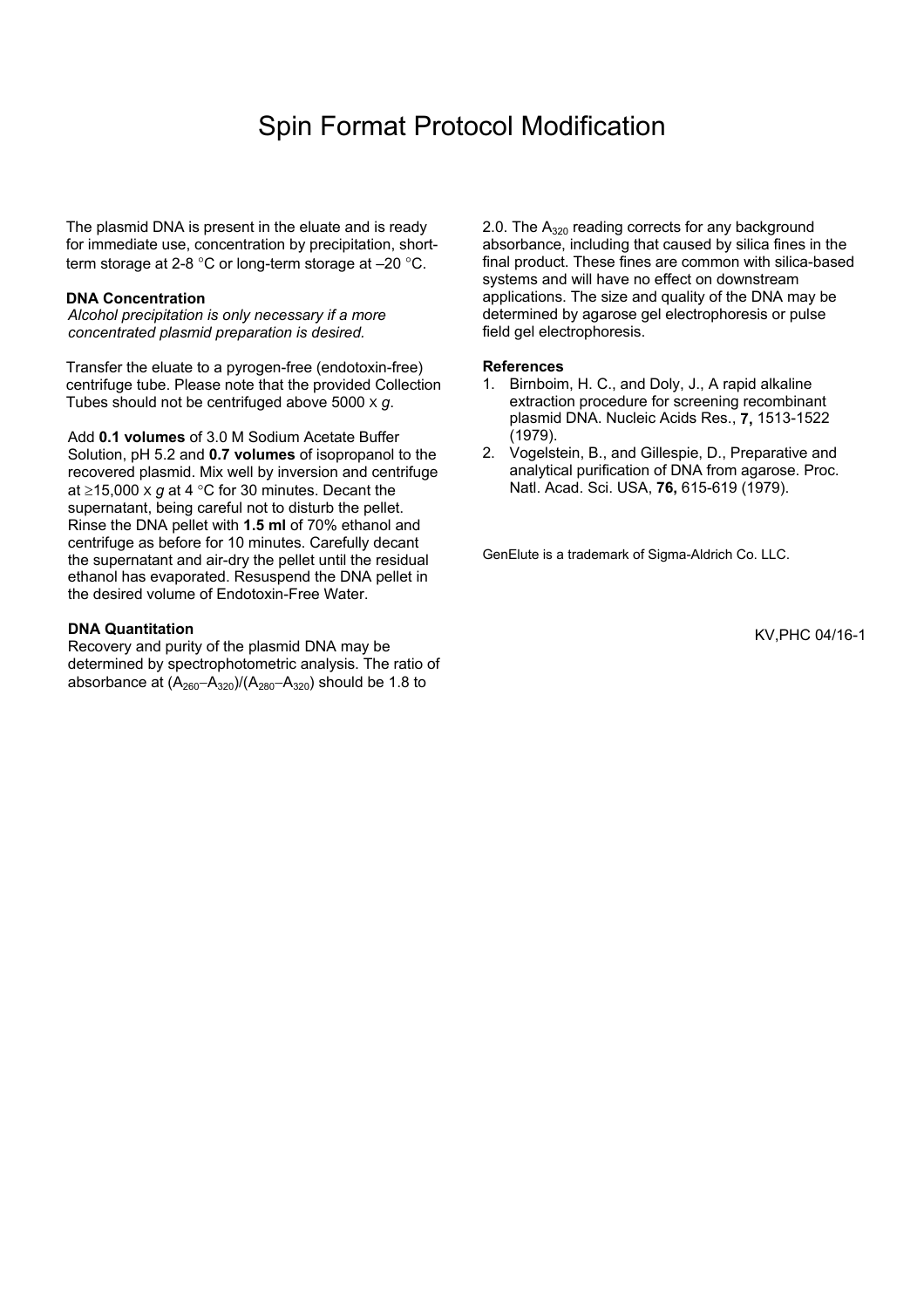### **Troubleshooting Guide**

| Problem                                                                                | Cause                                                                                             | <b>Solution</b>                                                                                                                                                                                                                                                                                                                                                           |
|----------------------------------------------------------------------------------------|---------------------------------------------------------------------------------------------------|---------------------------------------------------------------------------------------------------------------------------------------------------------------------------------------------------------------------------------------------------------------------------------------------------------------------------------------------------------------------------|
| Lysate is not<br>clear after<br>filtration; binding<br>column becomes<br>clogged       | Cells have been stored<br>improperly before use                                                   | If the culture cannot be processed immediately, pellet the cells and<br>store at $-70$ °C.                                                                                                                                                                                                                                                                                |
| <b>Binding Column</b><br>appears clogged<br>following the<br>addition of the<br>lysate | The Binding Column was<br>allowed to empty before<br>all the lysate was loaded<br>onto the column | Do not allow the lysate to pass below the surface of the binding<br>material until all the lysate has been added to the column. If the<br>column does empty before all the lysate is loaded, the remaining<br>lysate will pass through the column very slowly. This may take<br>several minutes but should not have an effect on plasmid recovery<br>or endotoxin levels. |
| Elution volume<br>recovery is<br>greater than 3 ml                                     | <b>Binding Column was not</b><br>dried sufficiently after the<br>second wash step                 | Increase the drying time of the column to 20 minutes following the<br>second wash.                                                                                                                                                                                                                                                                                        |
| Poor or no<br>plasmid DNA                                                              | Cells overgrown or<br>undergrown                                                                  | Confirm cell density by taking absorbance at 600 nm. See Step 1,<br>Preparation Instructions.                                                                                                                                                                                                                                                                             |
| recovery                                                                               | Too many or few cells<br>harvested                                                                | Confirm that an appropriate cell mass was used. See Step 1, under<br>Procedure.                                                                                                                                                                                                                                                                                           |
|                                                                                        | Starting culture is too old                                                                       | Streak a fresh plate from a freezer stock. Pick a single colony and<br>prepare a new culture.                                                                                                                                                                                                                                                                             |
|                                                                                        | Plasmid replication is<br>poor                                                                    | Confirm that the cells were grown in the appropriate medium with a<br>selective antibiotic under optimized conditions.                                                                                                                                                                                                                                                    |
|                                                                                        | Antibiotic activity is<br>insufficient                                                            | Confirm that the appropriate amount of fresh antibiotic was present<br>during growth of culture. Most antibiotics are light sensitive and<br>degrade during long term storage at 2-8 °C.                                                                                                                                                                                  |
|                                                                                        | Wash Solution 2 is too<br>concentrated                                                            | Confirm that Wash Solution 2 was diluted with the specified volume<br>of ethanol. Keep the bottle tightly capped between uses to prevent<br>evaporation.                                                                                                                                                                                                                  |
|                                                                                        | Alkaline lysis exceeded 5<br>minutes                                                              | Prolonged alkaline lysis may permanently denature plasmid DNA.<br>Do not allow lysis to exceed 5 minutes.                                                                                                                                                                                                                                                                 |
|                                                                                        | Precipitation of cell debris<br>is incomplete                                                     | Thoroughly mix the lysate following the addition of the chilled<br>Neutralization Solution.                                                                                                                                                                                                                                                                               |
|                                                                                        | Lysis is incomplete                                                                               | Too many cells harvested. See Step 1 under Procedure. Lyse cells<br>3 to 5 minutes until the mixture becomes clear and viscous.                                                                                                                                                                                                                                           |
|                                                                                        |                                                                                                   |                                                                                                                                                                                                                                                                                                                                                                           |
| Absorbance<br>readings do not<br>accurately reflect<br>the quantity of<br>plasmid      | The plasmid DNA is<br>contaminated with RNA;<br>RNase A treatment is<br>insufficient              | Confirm that RNase A Solution was added to the Resuspension<br>Solution prior to first use. Store the Resuspension/RNase A Solution<br>at 2-8 °C.                                                                                                                                                                                                                         |
|                                                                                        | The plasmid DNA is<br>contaminated with<br>chromosomal DNA                                        | Do not use cultures that have grown for more than 24 hours or are in<br>the cell death phase. Do not vortex or vigorously shake the cells<br>during or after the lysis reaction.                                                                                                                                                                                          |
| $A260/A280$ ratio is<br>too high or low                                                | The background reading<br>is high due to silica fines                                             | Subtract background at A <sub>320</sub> as described under DNA Quantitation.<br>To remove silica fines, spin the eluted sample at $5,000 \times g$ for<br>5 minutes and transfer the supernatant to a pyrogen-free (endotoxin-<br>free) tube.                                                                                                                             |
|                                                                                        | Wash Solution 2 is diluted<br>with ethanol containing<br>impurities                               | Check the absorbance of ethanol between 250 and 300 nm. Do not<br>use ethanol with high absorbance. Traces of impurities may remain<br>on the binding column after washing. Impurities may show up in the<br>eluate and may contribute to the absorbance of the final product.                                                                                            |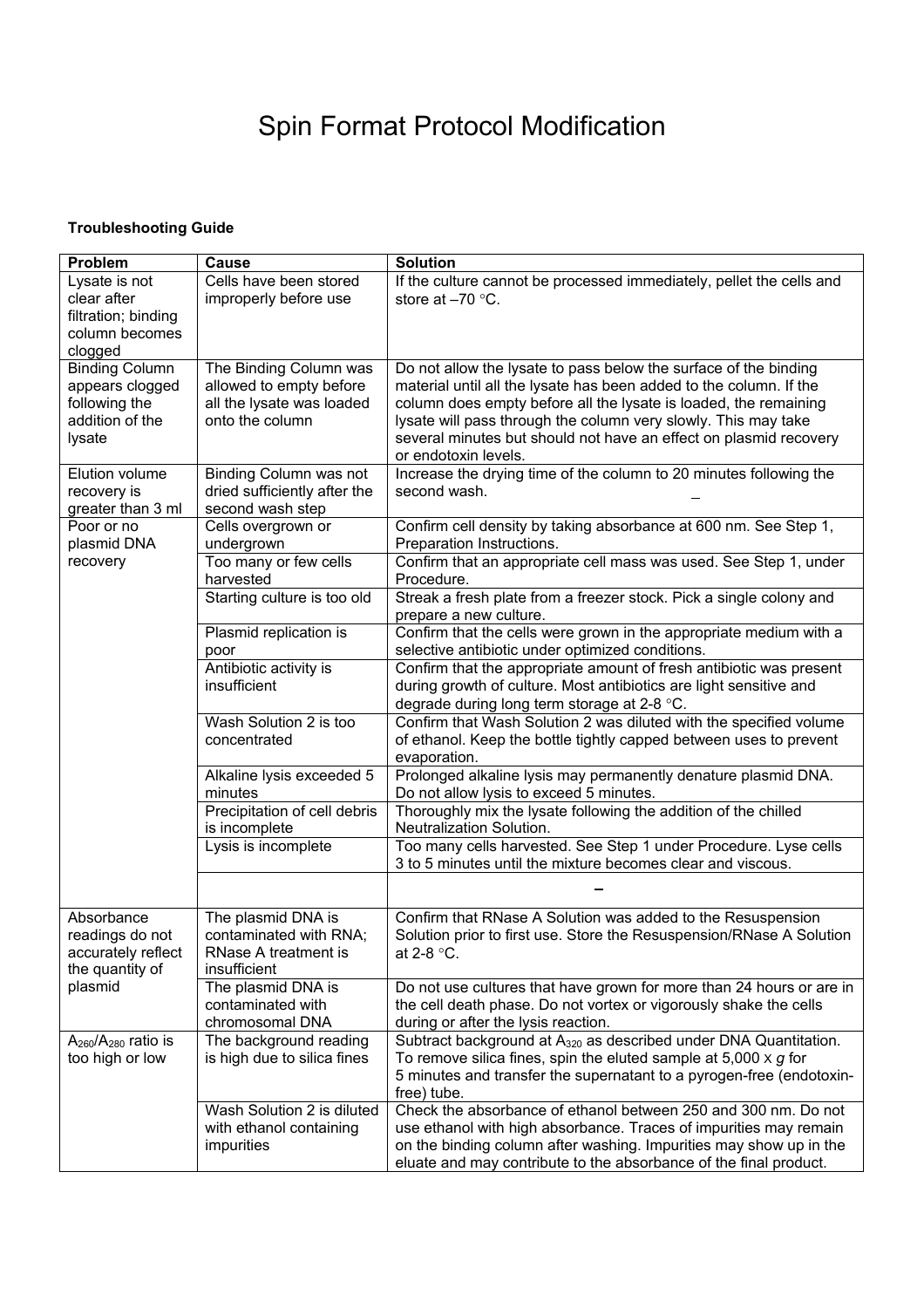### **Troubleshooting Guide (continued)**

| <b>Problem</b>                                                                           | Cause                                                                         | <b>Solution</b>                                                                                                                                                                                                         |
|------------------------------------------------------------------------------------------|-------------------------------------------------------------------------------|-------------------------------------------------------------------------------------------------------------------------------------------------------------------------------------------------------------------------|
| Additional band<br>migrates behind<br>supercoiled<br>plasmid during<br>electrophoresis   | Some of the supercoiled<br>plasmid DNA has<br>become nicked                   | Plasmid DNA that has been nicked (covalently opened) will run<br>slower than supercoiled DNA during electrophoresis. A small<br>amount of this species of DNA is common and is suitable for<br>downstream applications. |
| Additional band<br>migrates ahead of<br>supercoiled<br>plasmid during<br>electrophoresis | Some of the supercoiled<br>plasmid DNA has<br>become permanently<br>denatured | Do not allow the lysis reaction to proceed longer than 5 minutes.<br>Permanently denatured plasmid DNA will migrate ahead of the<br>supercoiled DNA and may not be suitable for downstream<br>applications.             |
| Poor performance<br>in downstream<br>enzymatic<br>applications                           | Purification is incomplete                                                    | Salts in one or more of the solutions may have precipitated. Heat the<br>solution at 65 °C until dissolved. Cool to room temperature prior to<br>use.                                                                   |
|                                                                                          | The plasmid DNA is<br>permanently denatured                                   | Do not allow the lysis reaction to proceed longer than 5 minutes.<br>Prolonged alkaline lysis may permanently denature plasmid DNA.                                                                                     |
|                                                                                          | DNA concentration is too<br>low                                               | Precipitate the DNA and resuspend in a desired volume as<br>described under DNA Concentration.                                                                                                                          |
|                                                                                          | Ethanol is present in the<br>final elution                                    | Increase the drying time of the column to 20 minutes following the<br>second wash.                                                                                                                                      |
|                                                                                          | High salt concentration in<br>final elution                                   | Confirm that Wash Solution 2 followed Wash Solution 1, Wash<br>Solution 2 removes residual salt and other impurities from the<br>column. Precipitate the plasmid DNA as described under DNA<br>Concentration.           |

| <b>Related Products</b>             | <b>Product</b><br>Code | <b>Related Products</b>               | <b>Product</b><br>Code |
|-------------------------------------|------------------------|---------------------------------------|------------------------|
| Water, Molecular Biology Reagent    | W 4502                 | DirectLoad™ Wide Range DNA Marker     | D 7058                 |
| Ethidium bromide, aqueous, 10 mg/ml | E 1510                 | <b>Escort II Transfection Reagent</b> | L 6037                 |
| LB Broth, Sterile Liquid Media      | L 2542                 | Escort V Kit-Enhanced                 | E 1029                 |
| LB Broth, EZMix <sup>™</sup>        | L 7658                 | GenElute™ HP Plasmid Maxiprep Kits    | NA0300-S               |
| LB Agar, EZMix <sup>™</sup>         | L 7533                 |                                       | NA0300                 |
| Precast Agarose Gels, 1.0%, 8 well  | P 5472                 |                                       | NA0310                 |
| TBE Buffer (10x Concentrate)        | T4415                  | GenElute™ HP Plasmid Midiprep Kits    | NA0200-S               |
| <b>Gel Loading Solution</b>         | G 2526                 |                                       | NA0200                 |